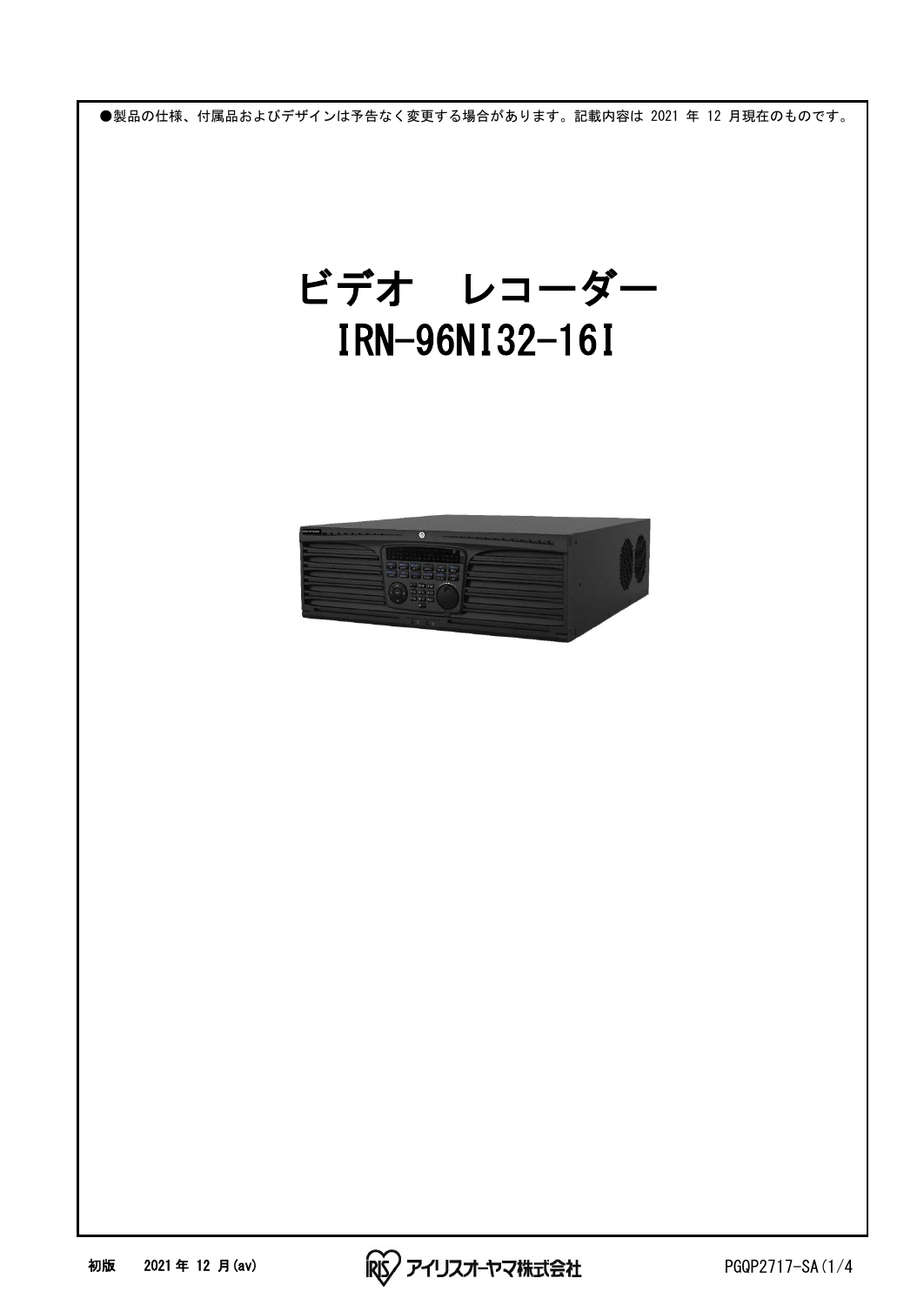■ 仕様

| IP ビデオ入力        |                                                                                                                                                                                                                                                                                                                                                                                                                                                                                                                                                                                                                                                                                                        |  |  |  |
|-----------------|--------------------------------------------------------------------------------------------------------------------------------------------------------------------------------------------------------------------------------------------------------------------------------------------------------------------------------------------------------------------------------------------------------------------------------------------------------------------------------------------------------------------------------------------------------------------------------------------------------------------------------------------------------------------------------------------------------|--|--|--|
|                 | $32$ -ch                                                                                                                                                                                                                                                                                                                                                                                                                                                                                                                                                                                                                                                                                               |  |  |  |
| 解像度             | 最大 12MP                                                                                                                                                                                                                                                                                                                                                                                                                                                                                                                                                                                                                                                                                                |  |  |  |
| 着信帯域幅           | 320 Mbps<br>(RAID 時 200 Mbps)                                                                                                                                                                                                                                                                                                                                                                                                                                                                                                                                                                                                                                                                          |  |  |  |
| 発信帯域幅           | 256 Mbps<br>(RAID 時 200 Mbps)                                                                                                                                                                                                                                                                                                                                                                                                                                                                                                                                                                                                                                                                          |  |  |  |
| ビデオ出力           | CVBS output:<br>1-ch, BNC $(1.0 Vp-p, 75 \Omega)$ ,<br>resolution: $PAL: 704 \times 576$ , NTSC: $704 \times 480$<br>HDMI resolution:<br>HDMI 1: 4K (3840 $\times$ 2160) /60Hz, 4K (3840 $\times$ 2160) /30Hz,<br>$1920 \times 1080p/60$ Hz, $1600 \times 1200/60$ Hz, $1280 \times 1024/60$ Hz,<br>$1280 \times 720/60$ Hz, $1024 \times 768/60$ Hz<br>HDMI 2: $1920 \times 1080p/60Hz$ , $1280 \times 1024/60Hz$ ,<br>$1280 \times 720/60$ Hz, $1024 \times 768/60$ Hz<br>VGA resolution:<br>VGA 1: $1920 \times 1080p/60Hz$ , $1280 \times 1024/60Hz$ , $1280 \times 720/60Hz$ ,<br>$1024 \times 768/60$ Hz<br>VGA 2: $1920 \times 1080p/60$ Hz, $1280 \times 1024/60$ Hz, $1280 \times 720/60$ Hz, |  |  |  |
| オーディオ入力         | $1024 \times 768/60$ Hz<br>1-ch, RCA $(2. 0Vp-p, 1k \Omega)$                                                                                                                                                                                                                                                                                                                                                                                                                                                                                                                                                                                                                                           |  |  |  |
| オーディオ出力         | 2-ch, RCA (Linear, $1k\Omega$ )                                                                                                                                                                                                                                                                                                                                                                                                                                                                                                                                                                                                                                                                        |  |  |  |
| 双方向オーディオ入<br>ヵ  | 1-ch, RCA $(2.0 Vp-p, 1 K\Omega,$ using the audio input)                                                                                                                                                                                                                                                                                                                                                                                                                                                                                                                                                                                                                                               |  |  |  |
| テコード形式          | H. 265+/H. 265/H. 264+/H. 264/MPEG4                                                                                                                                                                                                                                                                                                                                                                                                                                                                                                                                                                                                                                                                    |  |  |  |
| 記録解像度           | 32 MP/24 MP/12 MP/8 MP/6 MP/5 MP/4 MP/3<br>MP/1080p/UXGA/720p/VGA/4CIF/DCIF /2CIF/CIF/QCIF                                                                                                                                                                                                                                                                                                                                                                                                                                                                                                                                                                                                             |  |  |  |
| 同期再生            | $16$ -ch                                                                                                                                                                                                                                                                                                                                                                                                                                                                                                                                                                                                                                                                                               |  |  |  |
| テコード容量          | 1-ch@32 MP (30 fps)/2-ch@12 MP (20fps)/4-ch@8 MP (25fps)/8-<br>ch@4 MP $(30$ fps $)/16$ -ch@1080p $(30$ fps $)$                                                                                                                                                                                                                                                                                                                                                                                                                                                                                                                                                                                        |  |  |  |
| デュアルストリーム<br>録画 | あり                                                                                                                                                                                                                                                                                                                                                                                                                                                                                                                                                                                                                                                                                                     |  |  |  |
| オーディオ圧縮         | G. 711ulaw/G. 711alaw/G. 722/G. 726/AAC/MP2L2/PCM                                                                                                                                                                                                                                                                                                                                                                                                                                                                                                                                                                                                                                                      |  |  |  |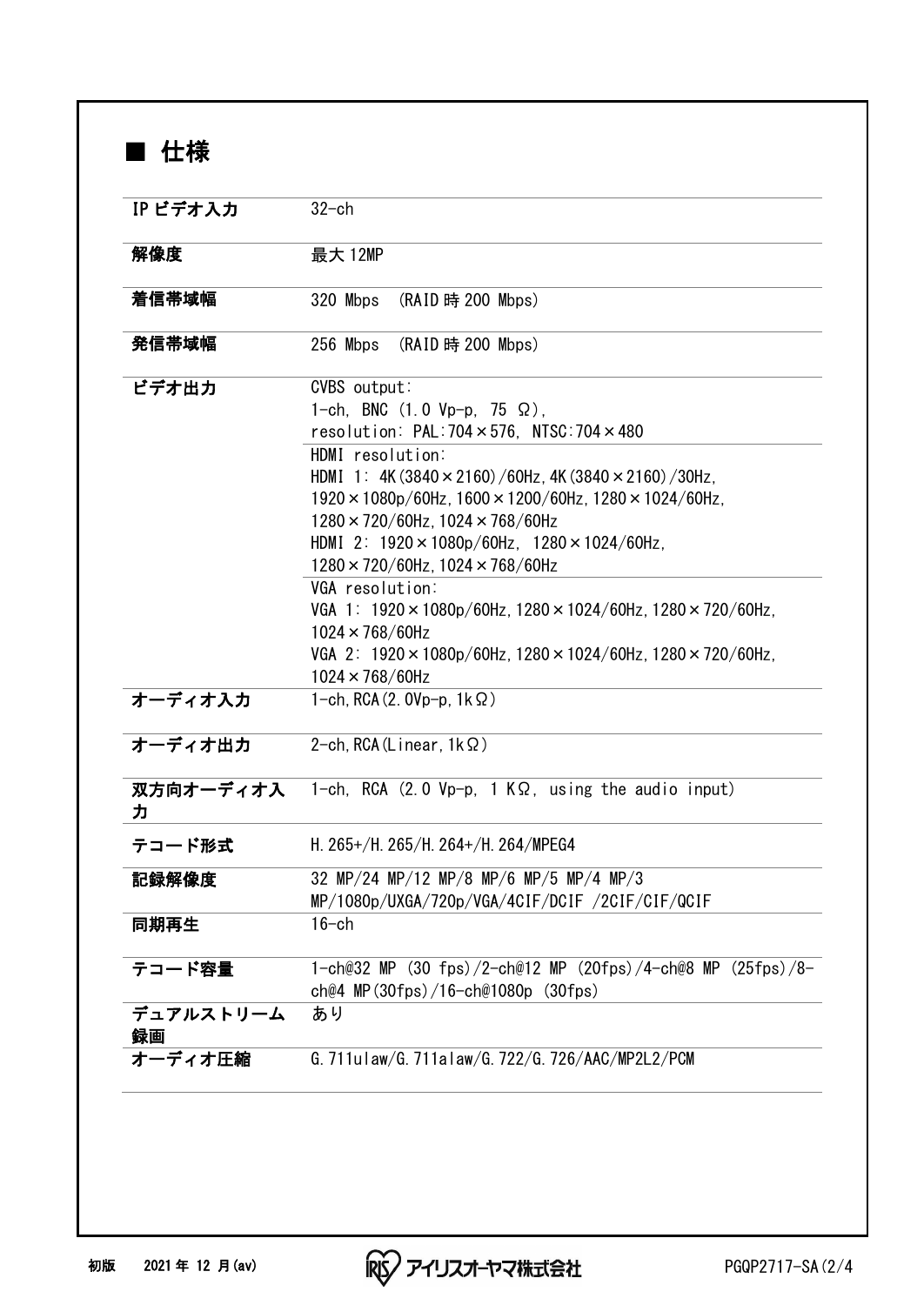| リモート接続      | 128                                                         |  |  |  |
|-------------|-------------------------------------------------------------|--|--|--|
| ネットワークプロト   | TCP/IP, DHCP, IPv4, IPv6, DNS, DDNS, NTP, RTSP, SADP, SMTP, |  |  |  |
| コル          | SNMP, NFS, iSCSI, ISUP, UPnP™, HTTP, HTTPS                  |  |  |  |
| ネットワークインタ   | 2, RJ-45 10/100/1000 Mbps self-adaptive Ethernet interface  |  |  |  |
| ーフェース       |                                                             |  |  |  |
| RAID タイプ    | RAIDO, RAID1, RAID5, RAID6, and RAID10                      |  |  |  |
| シリアルポート     | 1 RS-485 (full-duplex), 1 RS-232, 1 keyboard                |  |  |  |
| <b>SATA</b> | 16 SATA interfaces                                          |  |  |  |
| eSATA       | 1 eSATA interface                                           |  |  |  |
| ス容量         | 補助インターフェー ディスクごとに最大 10TB                                    |  |  |  |
| アラーム入出力     | アラーム入力×16                                                   |  |  |  |
|             | アラーム出力×8                                                    |  |  |  |
| USB インターフェー | Front panel: $2 \times$ USB 2.0                             |  |  |  |
| ス           | Rear panel: $1 \times$ USB 3.0                              |  |  |  |
| 電源          | 100-240V VAC, 50-60Hz                                       |  |  |  |
| 消費電力        | $≤45W$                                                      |  |  |  |
| 使用環境(温度)    | $-10^{\circ}$ C $\sim$ 55 <sup>°</sup> C                    |  |  |  |
| 使用環境(湿度)    | $10\% \sim 90\%$                                            |  |  |  |
| シャーシ        | 3U chassis                                                  |  |  |  |
| 外形寸法        | $445$ mm $\times$ 495mm $\times$ 150mm                      |  |  |  |
| 質量          | $\leq$ 12. 5kg                                              |  |  |  |